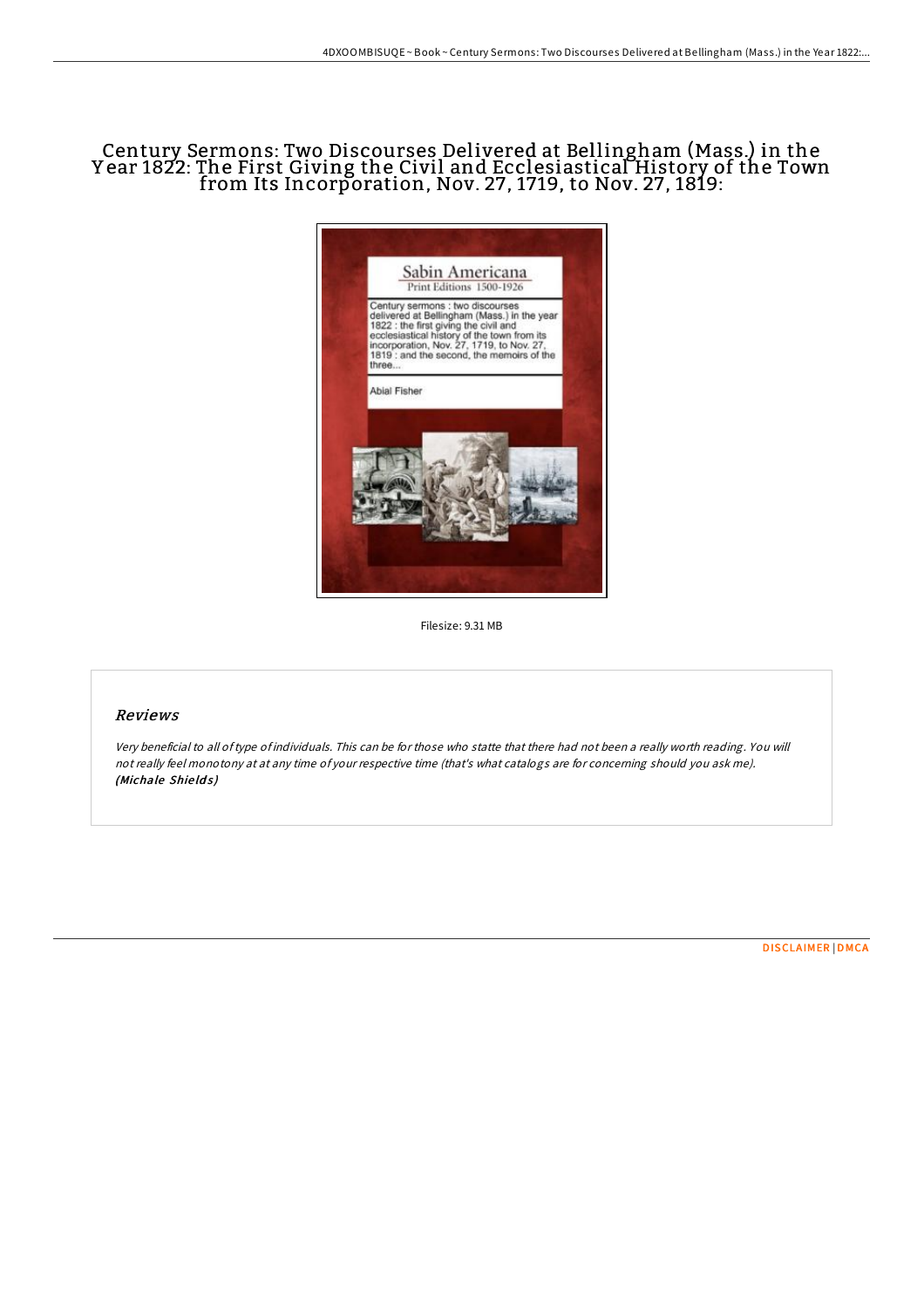### CENTURY SERMONS: TWO DISCOURSES DELIVERED AT BELLINGHAM (MASS.) IN THE YEAR 1822: THE FIRST GIVING THE CIVIL AND ECCLESIASTICAL HISTORY OF THE TOWN FROM ITS INCORPORATION, NOV. 27 , 17 19, TO NOV. 27 , 1819:



Gale, Sabin Americana, United States, 2012. Paperback. Book Condition: New. 246 x 189 mm. Language: English . Brand New Book \*\*\*\*\* Print on Demand \*\*\*\*\*.Title: Century sermons: two discourses delivered at Bellingham (Mass.) in the year 1822: the first giving the civil and ecclesiastical history of the town from its incorporation, Nov. 27, 1719, to Nov. 27, 1819: and the second, the memoirs of the three ministers who died in the town during that period.Author: Abial FisherPublisher: Gale, Sabin Americana Description: Based on Joseph Sabin s famed bibliography, Bibliotheca Americana, Sabin Americana, 1500--1926 contains a collection of books, pamphlets, serials and other works about the Americas, from the time of their discovery to the early 1900s. Sabin Americana is rich in original accounts of discovery and exploration, pioneering and westward expansion, the U.S. Civil War and other military actions, Native Americans, slavery and abolition, religious history and more.Sabin Americana offers an up-close perspective on life in the western hemisphere, encompassing the arrival of the Europeans on the shores of North America in the late 15th century to the first decades of the 20th century. Covering a span of over 400 years in North, Central and South America as well as the Caribbean, this collection highlights the society, politics, religious beliefs, culture, contemporary opinions and momentous events of the time. It provides access to documents from an assortment of genres, sermons, political tracts, newspapers, books, pamphlets, maps, legislation, literature and more.Now for the first time, these high-quality digital scans of original works are available via print-ondemand, making them readily accessible to libraries, students, independent scholars, and readers of all ages.++++The below data was compiled from various identification fields in the bibliographic record of this title. This data is provided as an additional tool in helping to insure edition identification: ++++SourceLibrary: Huntington...

B Read [Century](http://almighty24.tech/century-sermons-two-discourses-delivered-at-bell.html) Sermons: Two Discourses Delivered at Bellingham (Mass.) in the Year 1822: The First Giving the Civil and Ecclesiastical History of the Town from Its Incorporation, Nov. 27, 1719, to Nov. 27, 1819: Online  $\Box$  Download PDF [Century](http://almighty24.tech/century-sermons-two-discourses-delivered-at-bell.html) Sermons: Two Discourses Delivered at Bellingham (Mass.) in the Year 1822: The First Giving the Civil and Ecclesiastical History of the Town from Its Incorporation, Nov. 27, 1719, to Nov. 27, 1819: